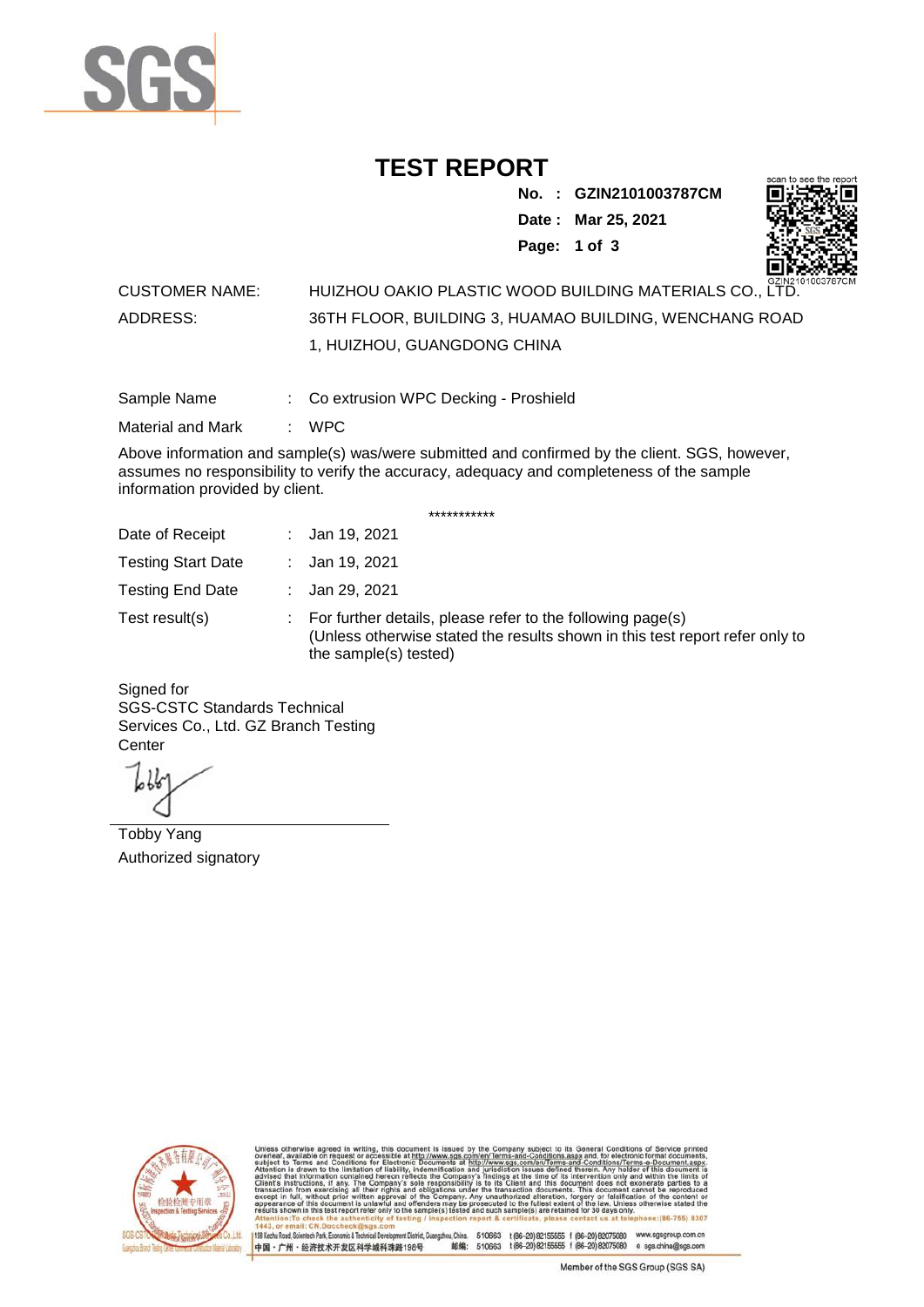

## **TEST REPORT**

**No. : GZIN2101003787CM Date : Mar 25, 2021 Page: 2 of 3** 

Summary of Results:

| No. | Test Item                                      | <b>Test Method</b>                                                                       | Result                        | Conclusion |
|-----|------------------------------------------------|------------------------------------------------------------------------------------------|-------------------------------|------------|
|     | Striker Impacted by a<br><b>Falling Weight</b> | With reference to ASTM<br>D4226-19 <sup>ε1</sup> Procedure A<br>and client's requirement | Mean failure<br>energy: 13.9J | Pass       |

Note: Pass : Meet the requirements;

Fail : Does not meet the requirements;

/ : Not Apply to the judgment.

Original Sample Photo:





Conditions/Terms-e-Do<br>rein. Any holder of this 8307 mentDistrict,Guangzhou,China. 510663 t (86-20) 82155555 f (86-20) 82075080 www.sgsgroup.com.cn<br>踏198号 t(66-20) 82155555 f (86-20) 82075080 e sgs.china@sgs.com 198 Kezhu Road, Scientech Park, Economic & Technical Develop 中国·广州·经济技术开发区科学城科珠路198号